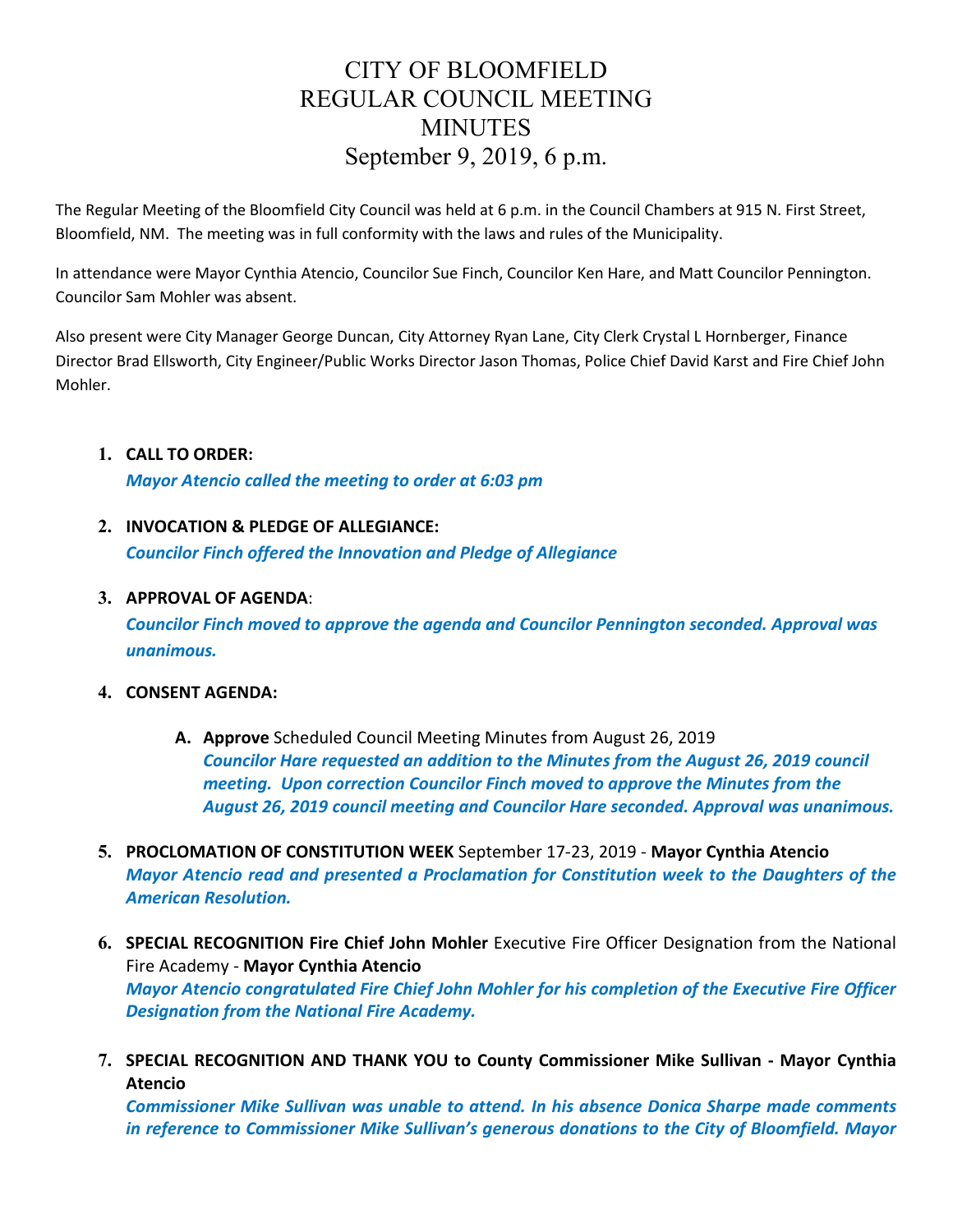*Atencio expressed her appreciation of Commissioner Sullivan and his support to the City of Bloomfield.* 

## **8. NEW BUSINESS:**

- **A. Discussion and Possible Action** regarding Accounts Payable *Councilor Hare had questions regarding accounts payable which Finance Director Brad Ellsworth answered to Councilor Hare's satisfaction. Councilor Hare moved to approve accounts payable and councilor Pennington seconded. Approval was unanimous.*
- **B. Discussion and Possible Action** Intent to Adopt **Ordinance 483** AN ORDINANCE AMENDING ORDINANCE NO. 429, DATED MAY 26, 2009, AND ORDINANCE NO. 473, RELATING TO ADOPTION OF THE CITY OF BLOOMFIELD EMPLOYEE HANDBOOK

*In Chief Karst absence, City Manager George Duncan requested approval of an intent to adopt Ordinance 483 – An Ordinance amending Ordinance No. 429, Dated May 26, 2009, and Ordinance No. 473, relating to adoption of the City of Bloomfield Employee Handbook. Councilor Finch moved to approve, and Councilor Hare seconded. Approval was unanimous.* 

**C. Discussion and Possible Action to adopt Resolution 2019-15 authorizing the Filing** of an application for Financial Assistance from the New Mexico Water Trust Board for the Effluent Re-use Project – **City Engineer Jason Thomas**

*City Engineer/Public Works Director Jason Thomas requested approval of Resolution 2019-15 authorizing the Filing of an application for Financial Assistance from the New Mexico Water Trust Board for the Effluent Re-use Project. Councilor Hare moved to approve, and Councilor Pennington seconded. Approval was unanimous.* 

#### **9. UNFINISHED BUSINESS:**

## **None**

*There was no unfinished business*

#### **10. PUBLIC INPUT** (*Limited to five [5] minutes per person*)**:**

**A. Comments** from the Public

*There were no public comments* 

**B. Comments** from Department Heads and/or Council

*City Manager George Duncan congratulated Fire Chief John Mohler for his completion of the Executive Fire Officer Designation from the National Fire Academy.* 

*Councilor Hare made comments in reference to the State Tourism Meeting and upcoming local tourism meetings.*

#### **11. CLOSED SESSION:**

The City Council may go into closed executive session pursuant to the provisions of the New Mexico Open Meetings Act, New Mexico State Statute Section 10-15- 1(H) to discuss pending/threatened litigation in the case of Culpepper v. Town of Farmington, A-1-CA-37156, and limited personnel.

*Mayor Atencio called for a motion to go into closed session at 6:34 pm. Councilor Finch made that motion and Councilor Pennington seconded. Approval was unanimous.*